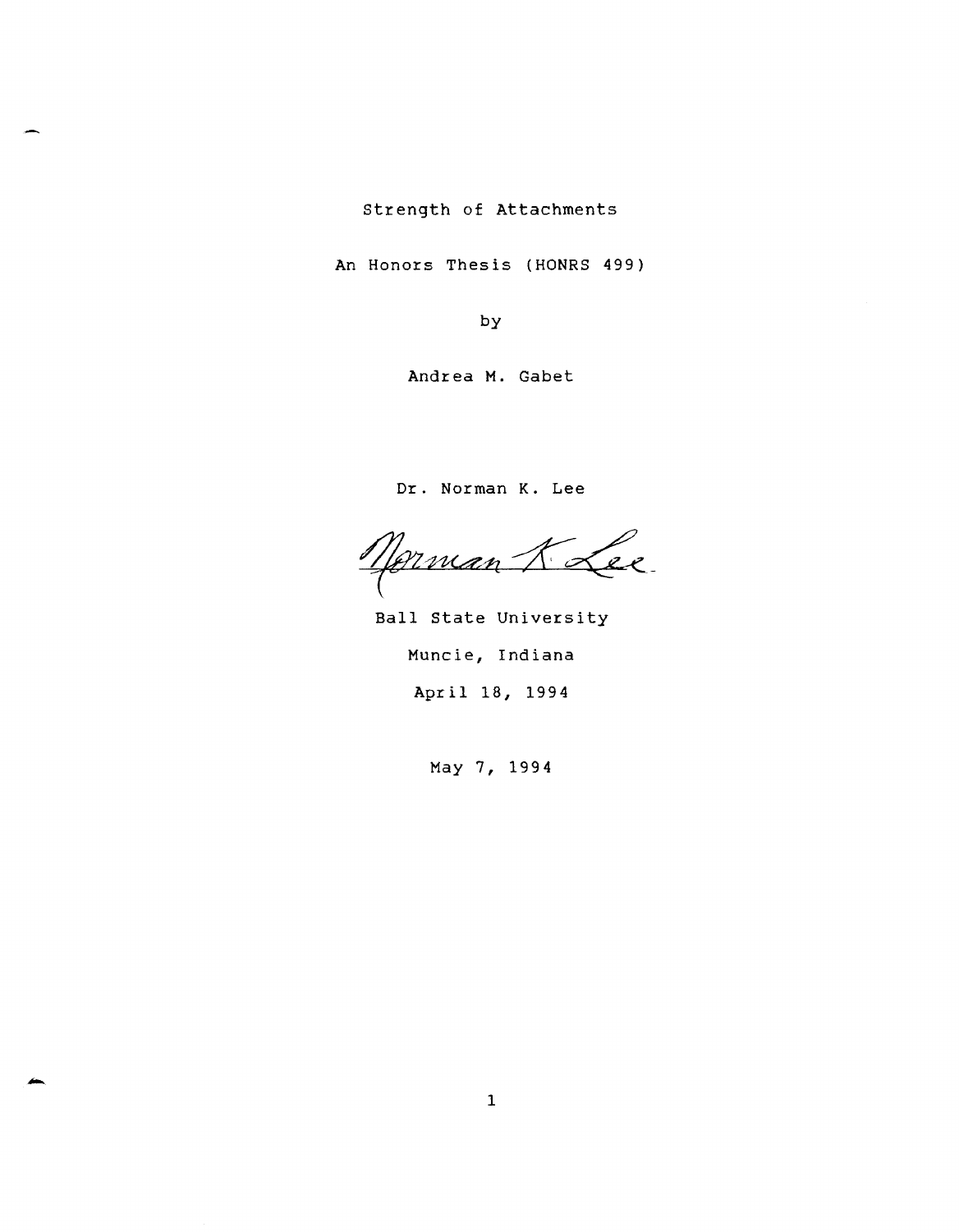# Purpose of Thesis

-

-

The purpose of my thesis was to use a questionnaire on family attachments to see the degree of attachment that males and females had toward their significant others and their mothers. I also wanted to see if their was any correlation between males and females concerning their relationships with their significant others and their mothers.

 ${\sf SpCe^{11}}$ ';' : (", . > : <sup>&</sup>gt; ? *at..'* 

 $.533$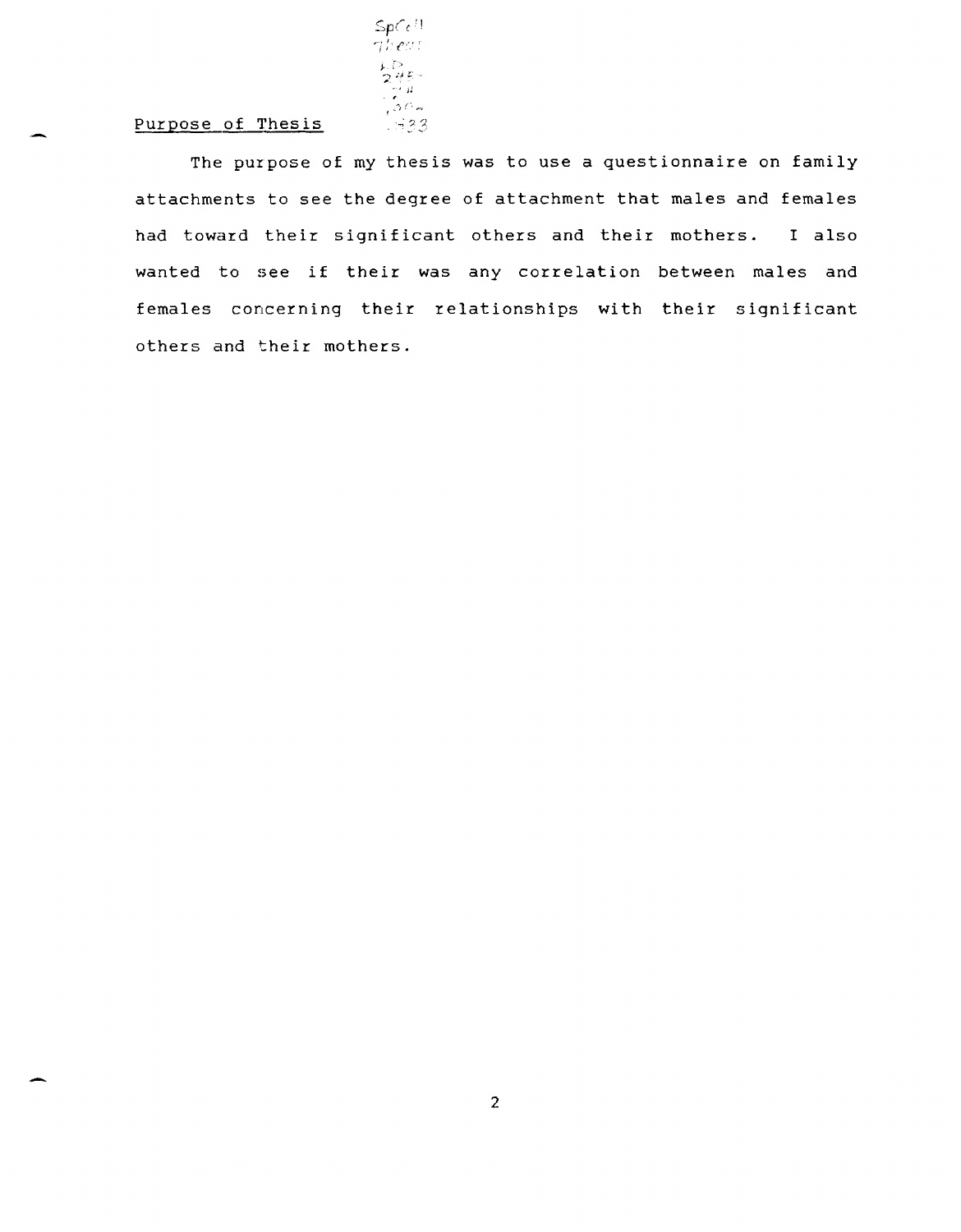#### Overview

From Harlow's classical experiment with monkeys to our own personal observations of human nature, we have seen that human beings have a desire to form attachments with others. Attachment is defined as a close emotional bond between an infant and the caregiver(Santrock, 1992). However, many psychologists have used the term "attachment" outside the realm of infancy to describe a close, intimate relationship between two individuals(Bee & Mitchell, 1984). Throughout an individual's life, he/she continually forms attachments to others. Starting in infancy with an attachment to a caregiver, individuals use this attachment as a base to form attachments with siblings, cousins, aunts, uncles, grandparents, friends, a spouse or a partner, and his/her own children. At a particular age during the life span, one attachment with another person is probably more important and stronger than any other attachments. While an infant's primary attachment is with the caregiver, for most adults, the central attachment is with a partner or spouse(Bee & Mitchell, 1984).

Although an individual's relationship with his/her spouse or partner may be the central attachment in early-middle adulthood, he/she maintains a relationship with parents and siblings(Troll, 1985). Two studies, one by Leigh(Bee & Mitchell, 1984) and the other by Troll, show that the statement seems to be true. In a cross-sectional study, Leigh interviewed a group of adults in 1964 and a different group of adults in 1976. He found that adults continued to keep in contact with family members well into

3

-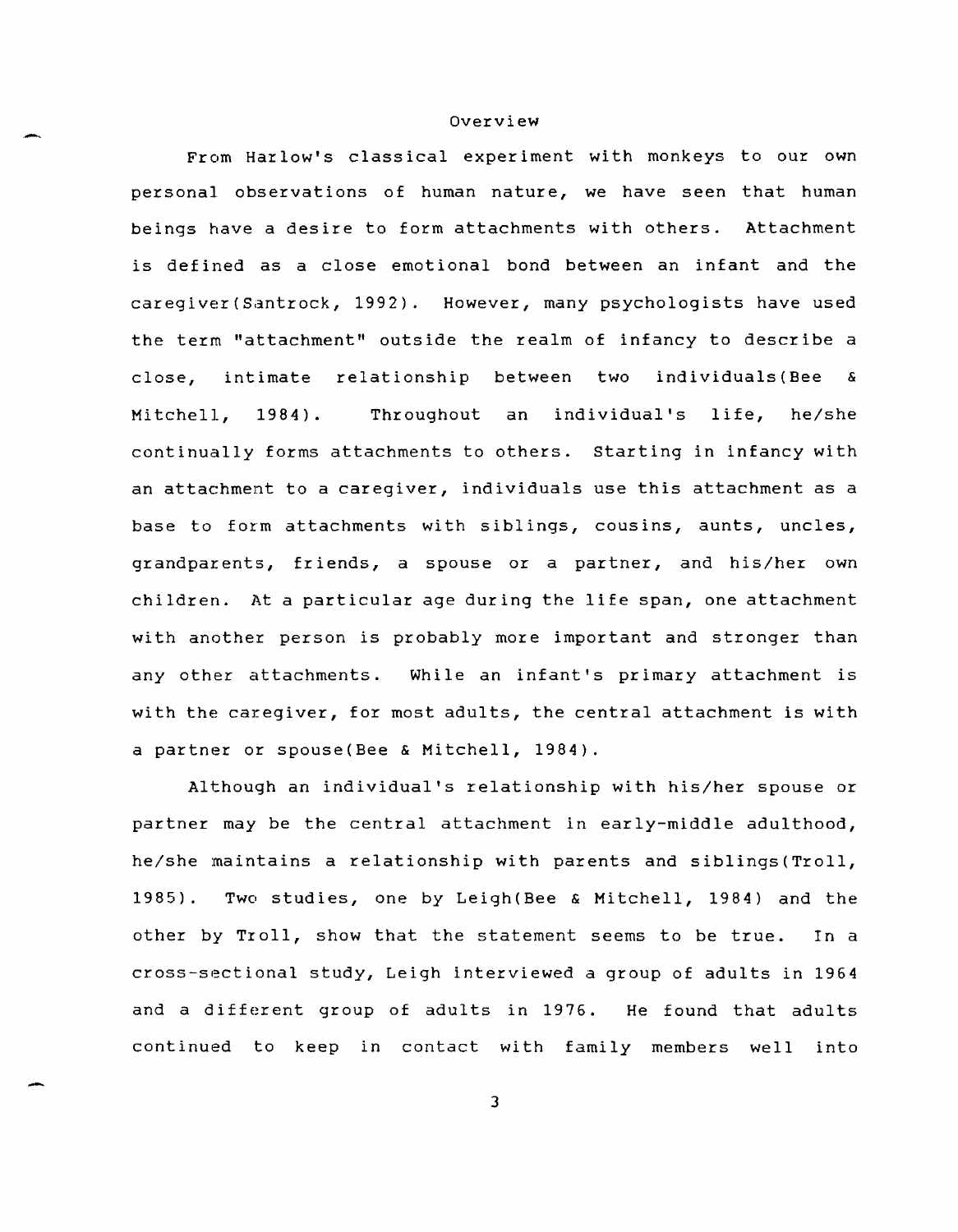adulthood. When the individuals were asked why they kept in contact, most adults said that they felt close to and enjoyed the contact with their family. The conclusions of Troll's study also support the statement concerning family attachments in early and middle adulthood. In her study, she used residential contiguity and frequency contact as determinants in the maintenance of family relations. From her results, Troll found that when family members lived proximally, visits were regular and frequent, and when they lived distally, contact was maintained by telephone and letter writing. By the individual studies of Leigh and Troll, the statement that adults in early-middle adulthood maintain family attachments is supported by their conclusions.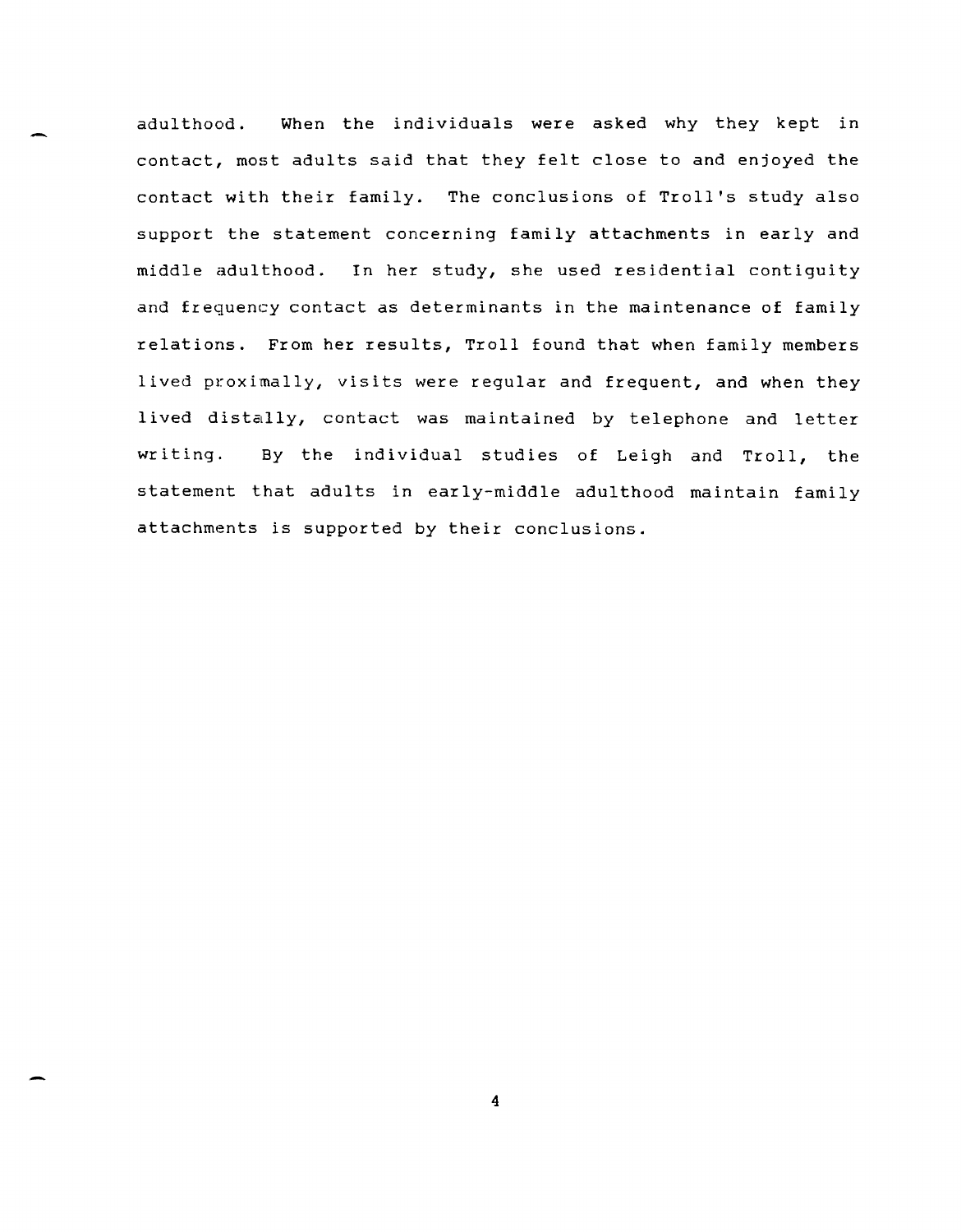Method

#### Subject

For. my study, I chose to have twenty-four subjects, twelve males and twelve females. In choosing a subject, I looked for an adult who fit the following criteria: early or middle aged, has a spouse or a partner and knows his/her mother. The subjects I chose range in age from twenty to thirty-five, have a spouse or partner and know their mothers. Also, most of my subjects are actuarial science or math majors.

#### Materials

In 1976, Troll and Smith designed a questionnaire to measure the strength of attachments(Bee & Mitchell, 1984). The questions cover many different aspects of attachment, and the strength of an attachment is measured by the "Total Score", which is obtained by adding up the points of each question. Because I could not locate Troll and Smith's original scale, I was unable to find out what a particular "Total Score" signified. Instead of measuring an attachment solely on it's own score, I decided I would compare the average score for each question of the females with respect to their significant others and mothers to the average score for each question of the males with respect to their significant others and mothers.

### Procedure

I had each of my subjects take the survey home with them overnight and complete the questionnaire at his/her leisure--first with respect to his/her significant other, then with respect to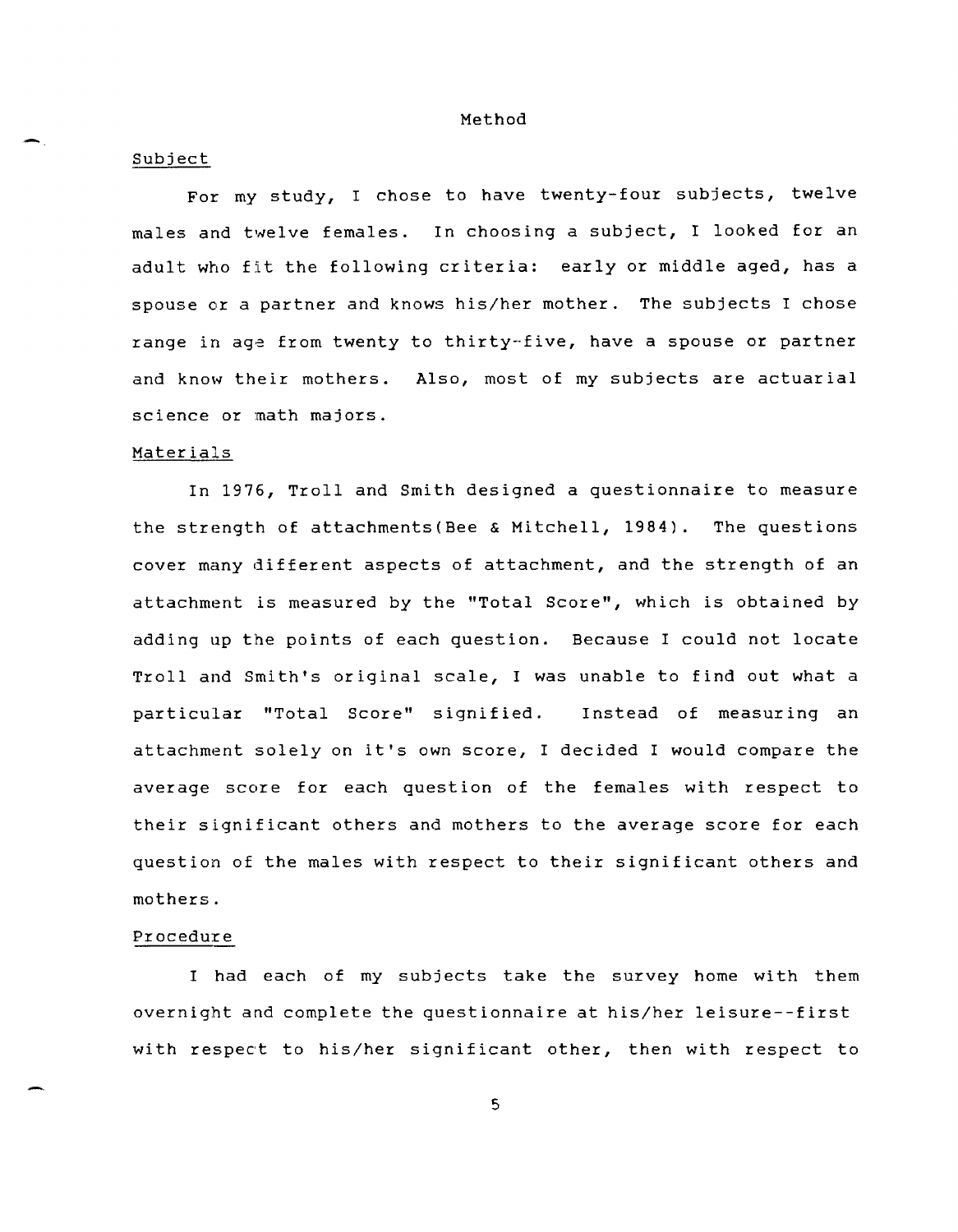his/her mother.

## Results

To prove the hypothesis that family attachments are maintained in early-middle adulthood, I needed to establish a set of variables. While the dependent variable is the strength of the attachment(average score for each question), the independent variable is the subject's relationship to the individual.

After averaging the scores for each question for the males and females separately for both attachments, I was able to make several observations. By comparing the scores of the current study with the highest and lowest score possible for each question, it can be seen that both the males' and the females' scores for their significant others and their mothers are close to the highest score possible for each question. For most of the questions, the subjects' answers regarding the two different attachments are similar. However, a few differences do exist that are noteworthy. For the question regarding the "amount of influence the person has on you", females rated both attachments higher than males did. As for the question "you owe something to", males rated both attachments higher than females did. Similarly, males rated "approving/disapproving" and "feeling responsible for" higher for their significant others and their mothers than females did for these questions.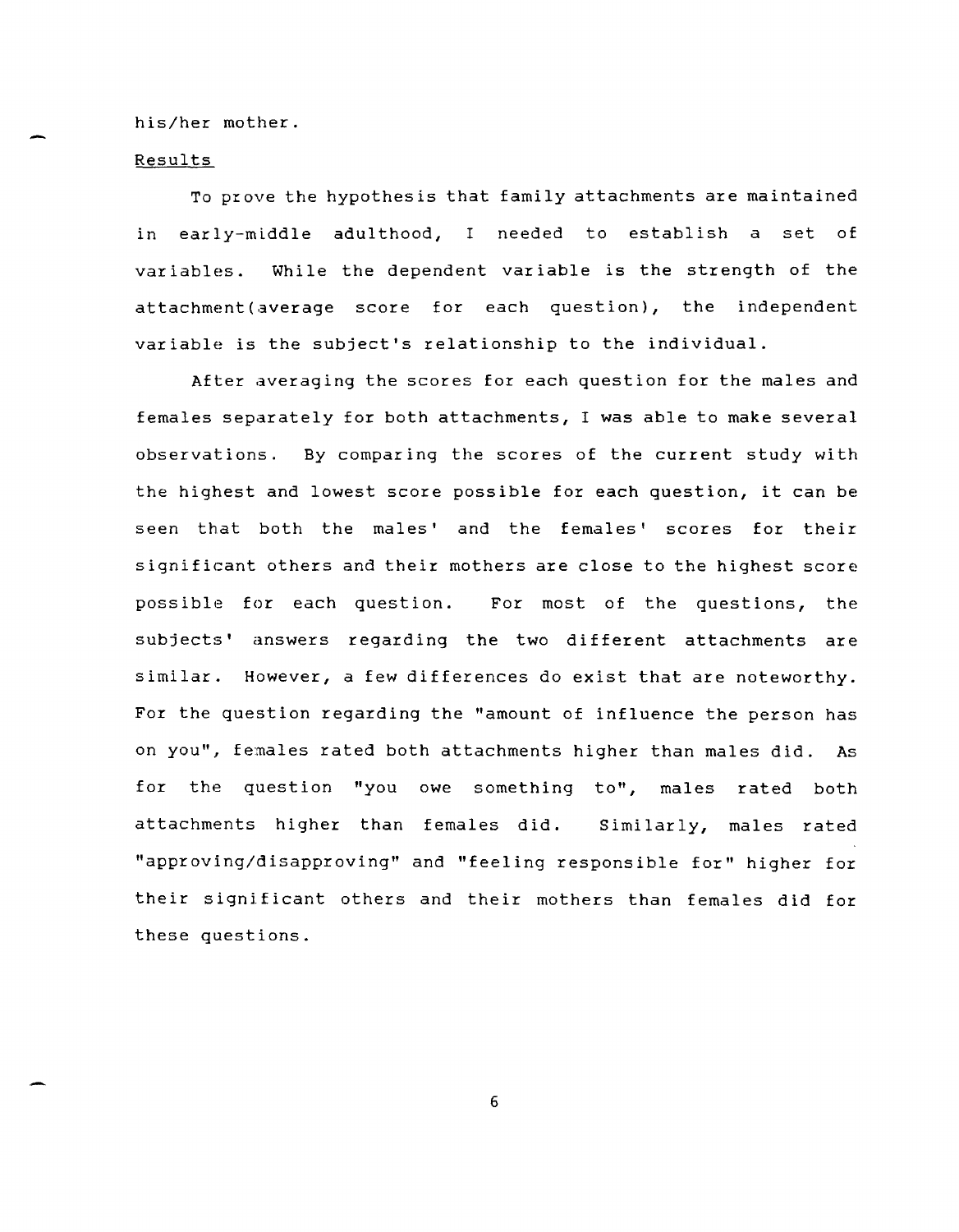# Discussion and Conclusions

Because the scores of the tests for both males and females are close to the highest score possible for each question, all of the relationships can be considered strong attachments. If the score is considered to be equivalent to the strength of the attachment, from my results, one would conclude that both males and females have a stronger attachment with their significant others. Also, while males have a stronger attachment to their significant others, females have a greater attachment to their mothers. This supports the assumption that the relationship with a spouse or partner is the strongest attachment in early-middle adulthood.

Most subjects reported living in a different neighborhood or state than their mother, but still make frequent contact with them--once a week or more. The data corresponds with Troll's conclusions that family relationships are maintained by visits, telephone calls, or letter writing.

Although I have made some conclusions, I have been hasty not to make too many generalizations because the study has many limitations. questionnaire. First of all, I used only twenty-four subjects. The limitations include the subjects and the They were not a random sample of college students because most have very similar interests in actuarial science and math. Since these subjects' have strong math backgrounds, they may have similar interests that might not exist among a random sample of college students. Because each individual has life experiences that may be unique to him/her, his/her attachments with family members could be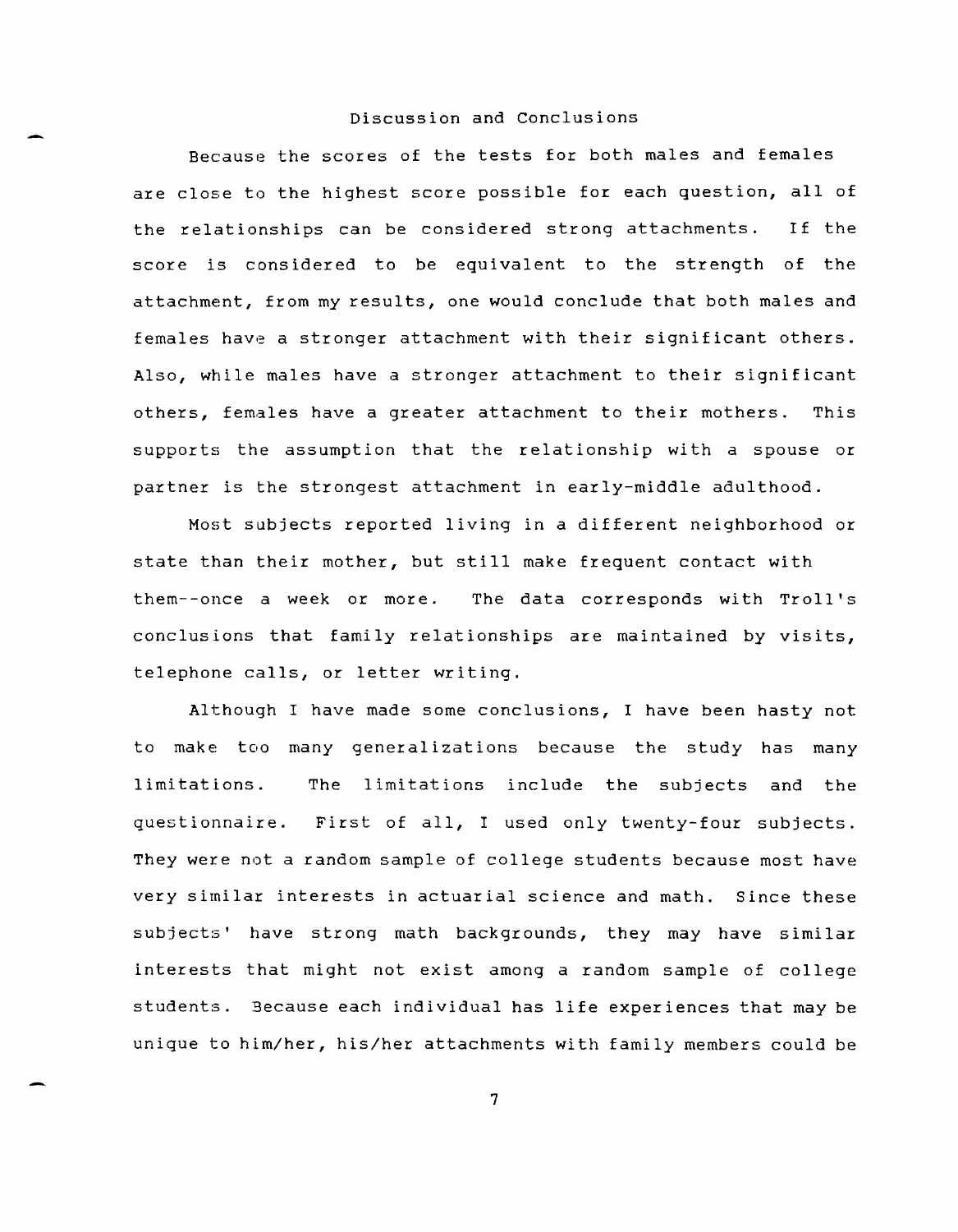very different than those of the subjects'. Also, Gilligan(Santrock, 1992) has said that intimacy may be a more central factor in a female's life than in a male's life. This may be one reason why a lot of males and females have so many problems with relationships. Therefore, I would assume that males and females may rate attachments differently. And, as with any other questionnaire, how honestly a subject answered the questions is also a factor that may affect the outcome.

Besides the subjects contributing limitations to the study, the questionnaire I used also has some drawbacks. The Family Attachment Scales used in the study was a condensed version. Although the questions are varied, the condensed version offers only a limited number of questions. Second of all, because I could not obtain the original scale made by Troll and Smith, I was unable to find out how they used the scale and how to assess the strength of an attachment based on the "Total Score". In addition, all of the questions are rated differently, and therefore, are harder to analyze. There was also a discrepancy with a few of the questions. In answering question number one, many of the subjects were confused about the word "intimately". They were not sure if this meant sexual involvement with the person or just a very close relationship. For my purposes, I assumed the word "intimate" meant a very close relationship with another person. Also, some of the subjects thought that "owing something to" meant owing money to the person, rather than owing your accomplishments to the person. Although the study has many limitations, I do think that some truth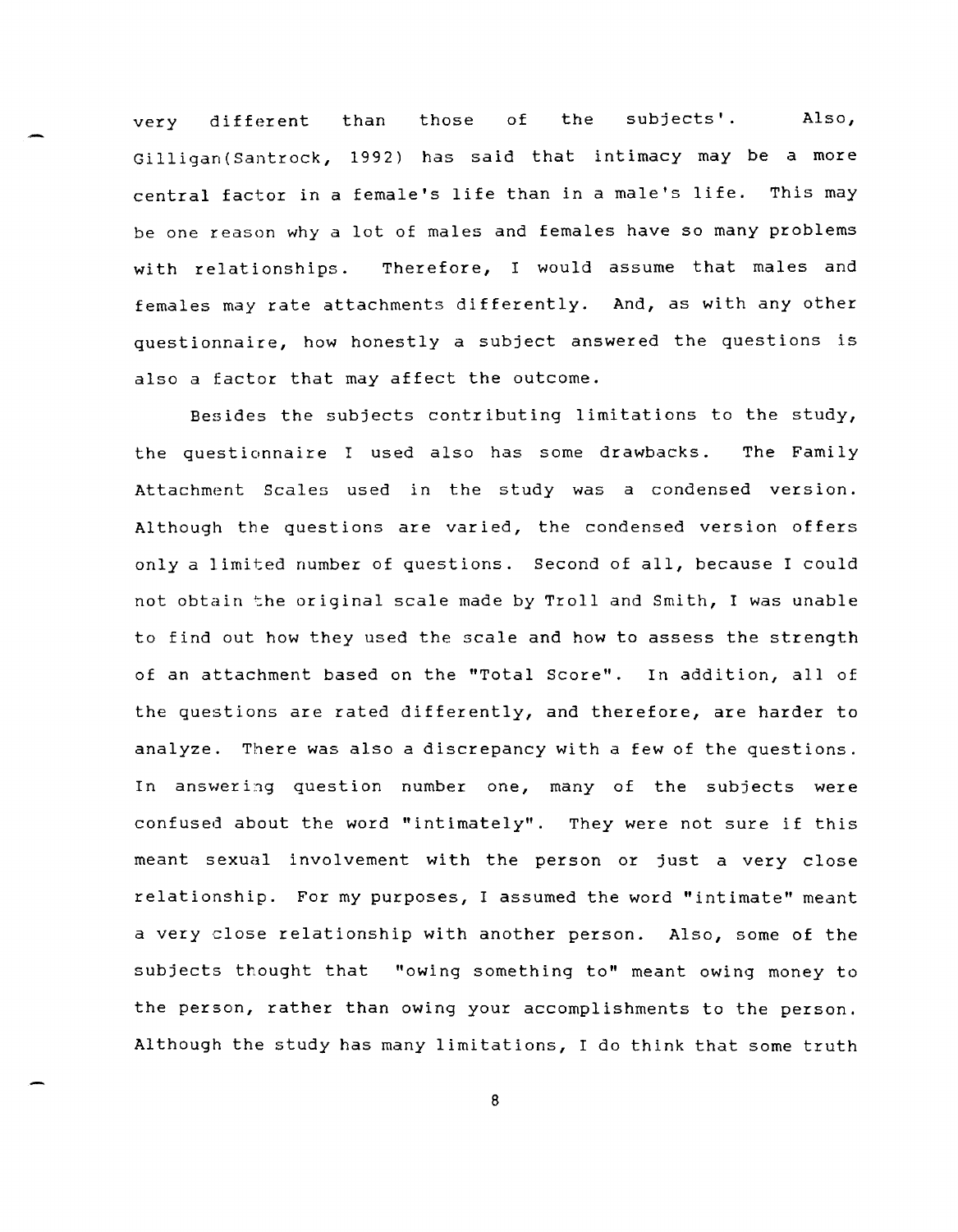does exist in the results that I obtained.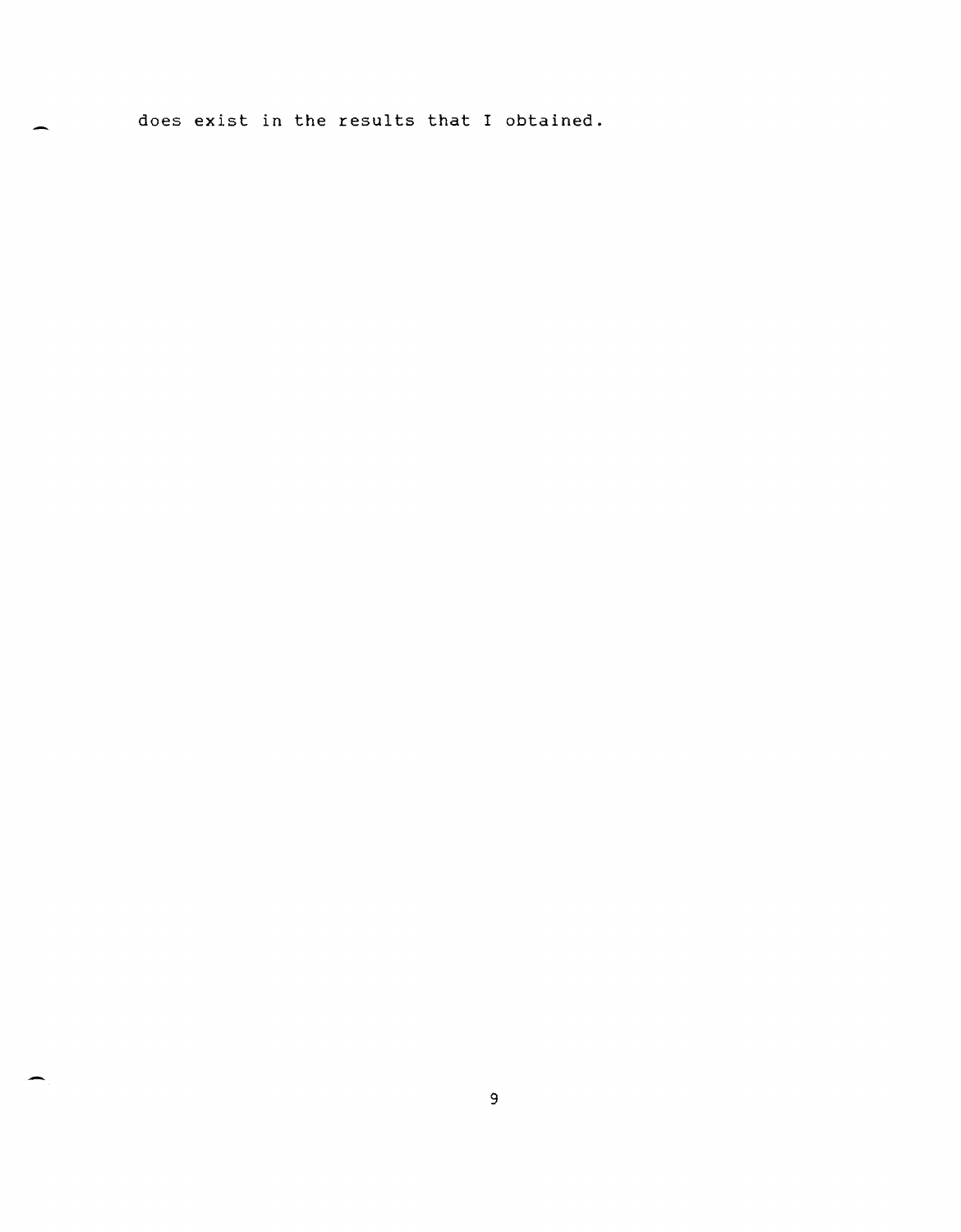#### References

Bee, H.L., & Mitchell, S.K. (1984). The Developing Person: A Life-

Span Approach, 2nd ed. New York: Harper & Row.

- Troll, L. (1985). Early and Middle Adulthood, 2nd ed. Monterey, CA: Brooks/Cole.
- Santrock, J.W. (1992). Life-Span Development, 4th ed. Dubuque, IA: Wm. C. Brown.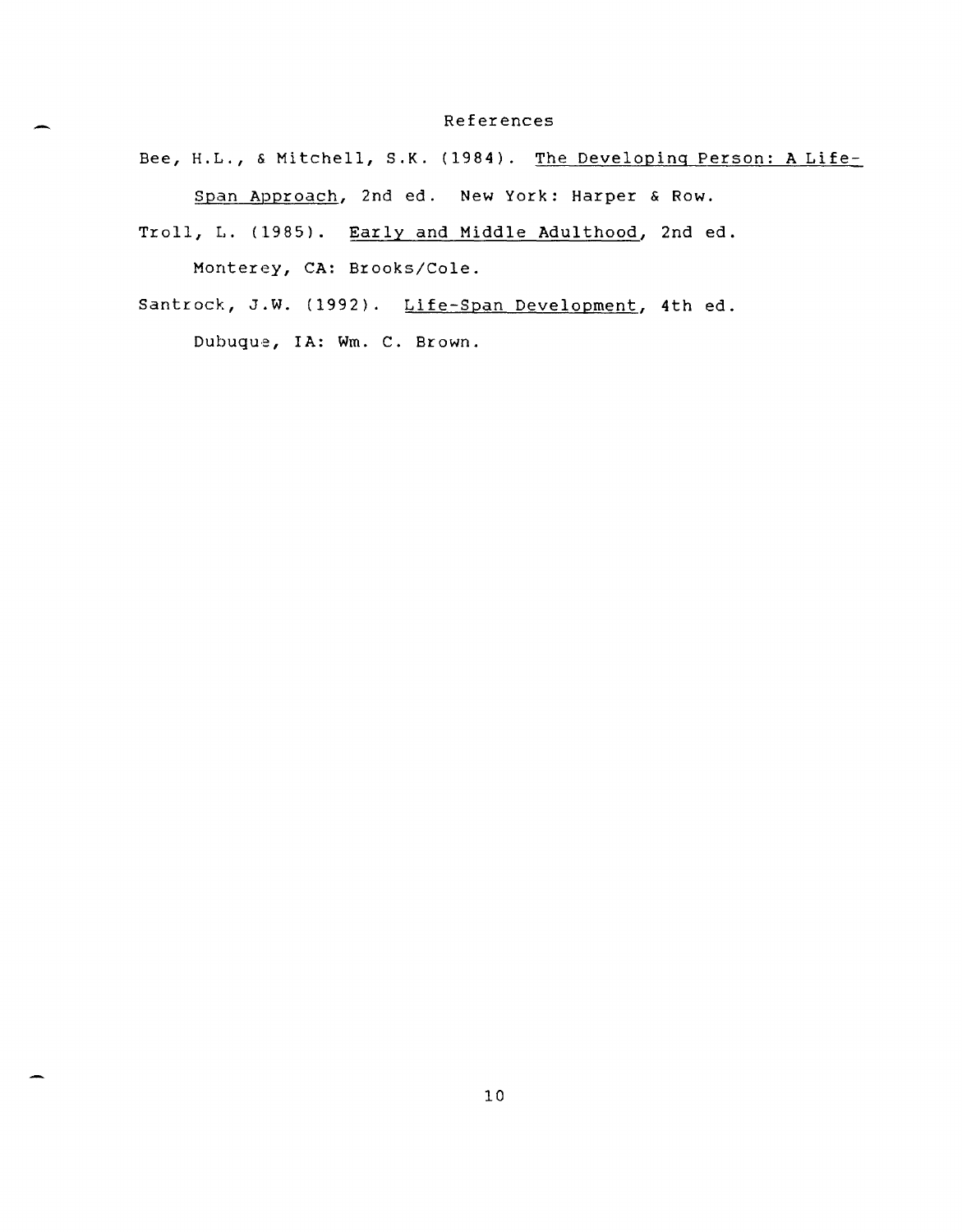| 1.    | Know personally (now or at the time of death)<br>1. don't know at all<br>2. know slightly<br>3. know casually<br>4. know well<br>5. know intimately                                                                                                                                                                                                                 |
|-------|---------------------------------------------------------------------------------------------------------------------------------------------------------------------------------------------------------------------------------------------------------------------------------------------------------------------------------------------------------------------|
| $2 -$ | Amount of influence this person has on you (as of now)<br>no influence--know very little about<br>1.<br>2. some influence<br>3. moderate influence<br>4. strong influence<br>5. mirror image                                                                                                                                                                        |
| $3 -$ | Contact frequency (now or at the time of death)<br>have never been in contact with<br>1.<br>2. in contact with a few times in life<br>3. in contact with several times a year<br>4. in contact about once a month<br>5. in contact frequently--once a week or more<br>6. live with or see daily                                                                     |
| 4.    | Residential contiguity (as of now)<br>not alive<br>0.<br>1. lives in a different country<br>2. lives in a different state<br>3. lives in a different city, but in the same state<br>4. lives in a different neighborhood<br>5. lives in the same neighborhood<br>6. lives on the same street<br>7. lives in the same house                                          |
| 5.    | Strength of relationship (as of now)<br>neutral, indifferent toward person<br>1.<br>2. mild interest<br>3. moderate interest<br>4. moderately strong feeling toward (+ or -)<br>very strong feelings for $(+ or -)$<br>5.                                                                                                                                           |
| 6.    | Quality of relationship $(3 2 1 0 -1 -2 -3)$<br>love<br>hate<br>a.<br>like<br>dislike<br>b.<br>disapprove<br>$\mathsf{C}$ .<br>approve<br>d.<br>accept<br>reject<br>admire<br>despise<br>е.<br>f.<br>want to be like<br>want to be different from<br>would seek out<br>would avoid<br>g.<br>would expect support<br>h.<br>disapproval from<br>and get approval from |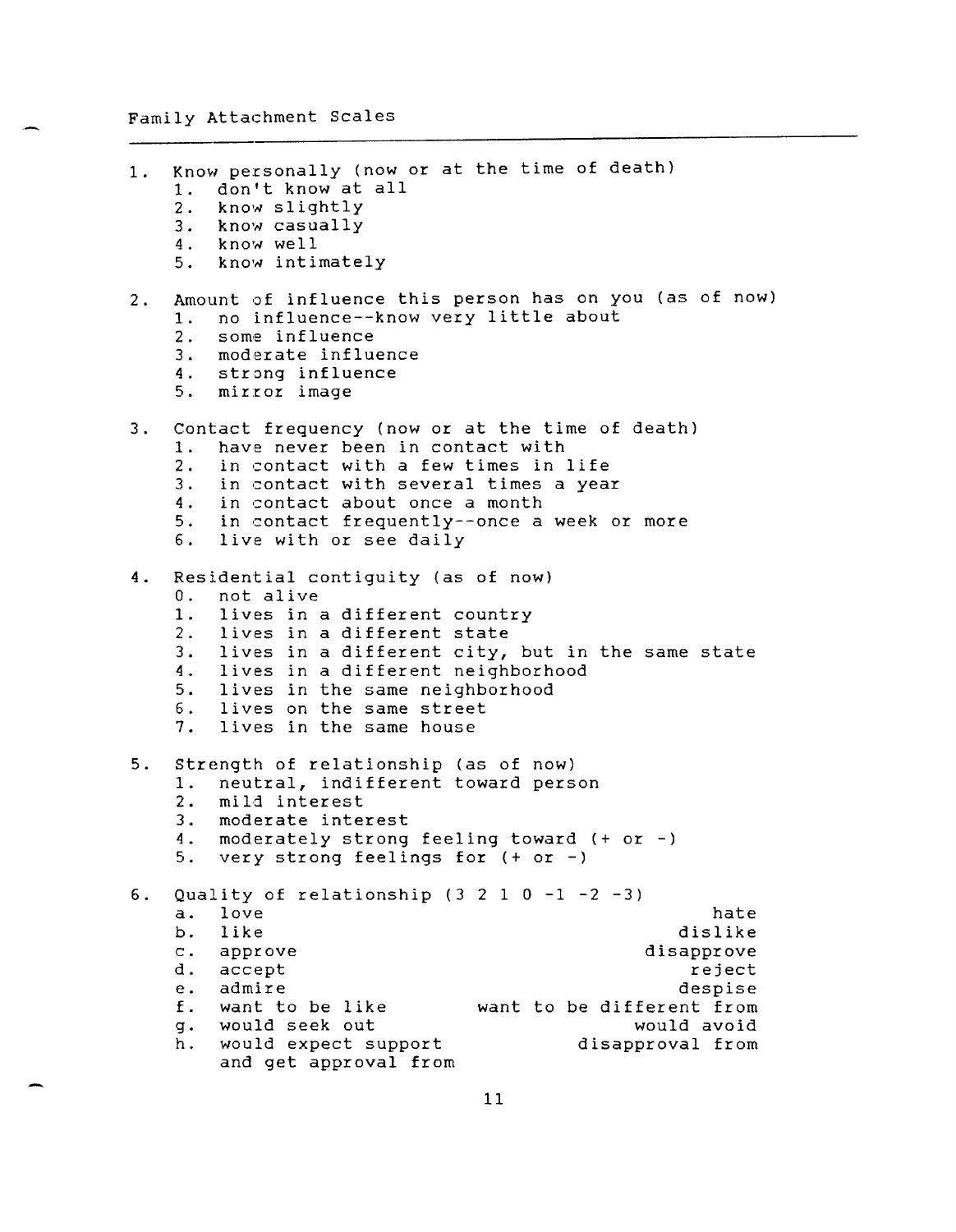7. You owe something to O. not at all 1.  $\frac{2}{3}$ . very much 8. You feel responsible for 0. not at all 1-  $\frac{2}{3}$ . very much 9. You feel obligated to keep in touch with. If dead, feel obligated to remember in ritual. O. not at all 1. 2. 3. very much Total Score: (Add up the points for each item)

Source: Troll and Smith, 1976, pp. 166-167.

(Bee & Mitchell, 1984)